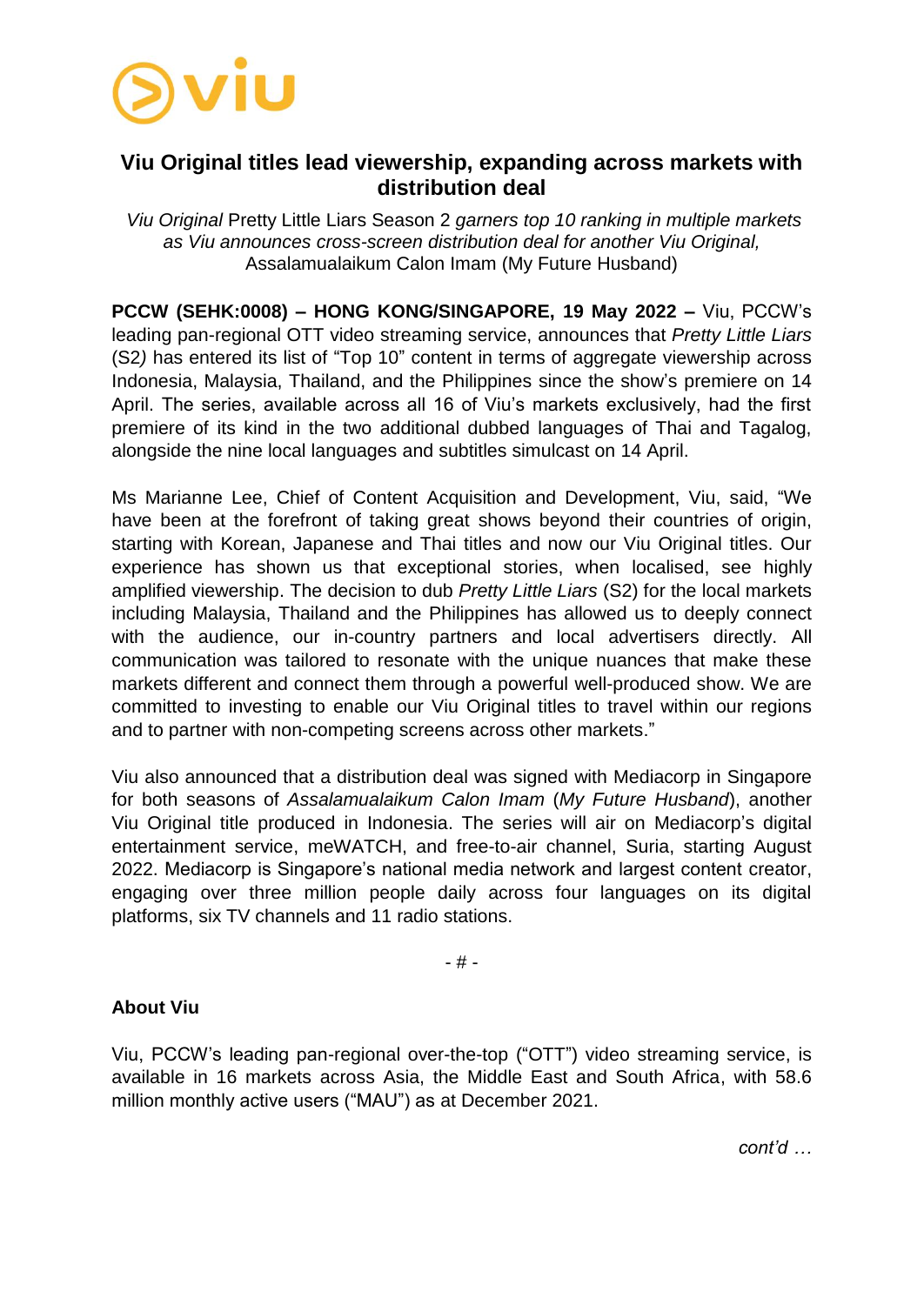The Viu service is available to consumers through a dual model with an adsupported free tier and a premium subscription tier (consisting of different subscription options). Viu offers fresh premium TV series, movies and lifestyle programmes in local and regional languages and subtitles in different genres from top content providers, as well as premium original productions under the brand "Viu Original".

Viu also offers users streaming and download features, and localised user interfaces across a myriad of connected devices. Viu can provide the best viewing experience regardless of device or network conditions.

The service can be accessed via the Viu app (available for free on App Store and Google Play) on connected devices, e.g. smartphones and tablets, select smart TVs, as well as on the web by logging into [www.viu.com.](http://www.viu.com/)

In addition, Viu International Limited, through its subsidiary Moov (Hong Kong) Limited, also operates MOOV, a popular digital music streaming and live music concerts service in Hong Kong.

## **About PCCW Limited**

PCCW Limited (SEHK: 0008) is a global company headquartered in Hong Kong which holds interests in telecommunications, media, IT solutions, property development and investment, and other businesses.

The Company holds a majority stake in the HKT Trust and HKT Limited, Hong Kong's premier telecommunications service provider and leading operator of fixedline, broadband, mobile communication and media entertainment services. HKT delivers end-to-end integrated solutions employing emerging technologies to assist enterprises in transforming their businesses. HKT has also built a digital ecosystem integrating its loyalty programme, e-commerce, travel, insurance, big data analytics, FinTech and HealthTech services to deepen its relationship with customers.

PCCW owns a fully integrated multimedia and entertainment group in Hong Kong engaged in the provision of over-the-top ("OTT") video service locally and in other regions, as well as content production, artiste management and the event business.

Through HK Television Entertainment Company Limited, PCCW also operates a domestic free TV service in Hong Kong.

Also wholly owned by the Group, PCCW Solutions is a leading IT and business process outsourcing provider in Hong Kong, mainland China and Southeast Asia.

In addition, PCCW holds a stake in Pacific Century Premium Developments Limited and other overseas investments.

To learn more about PCCW, please visit www.pccw.com.

*cont'd …*